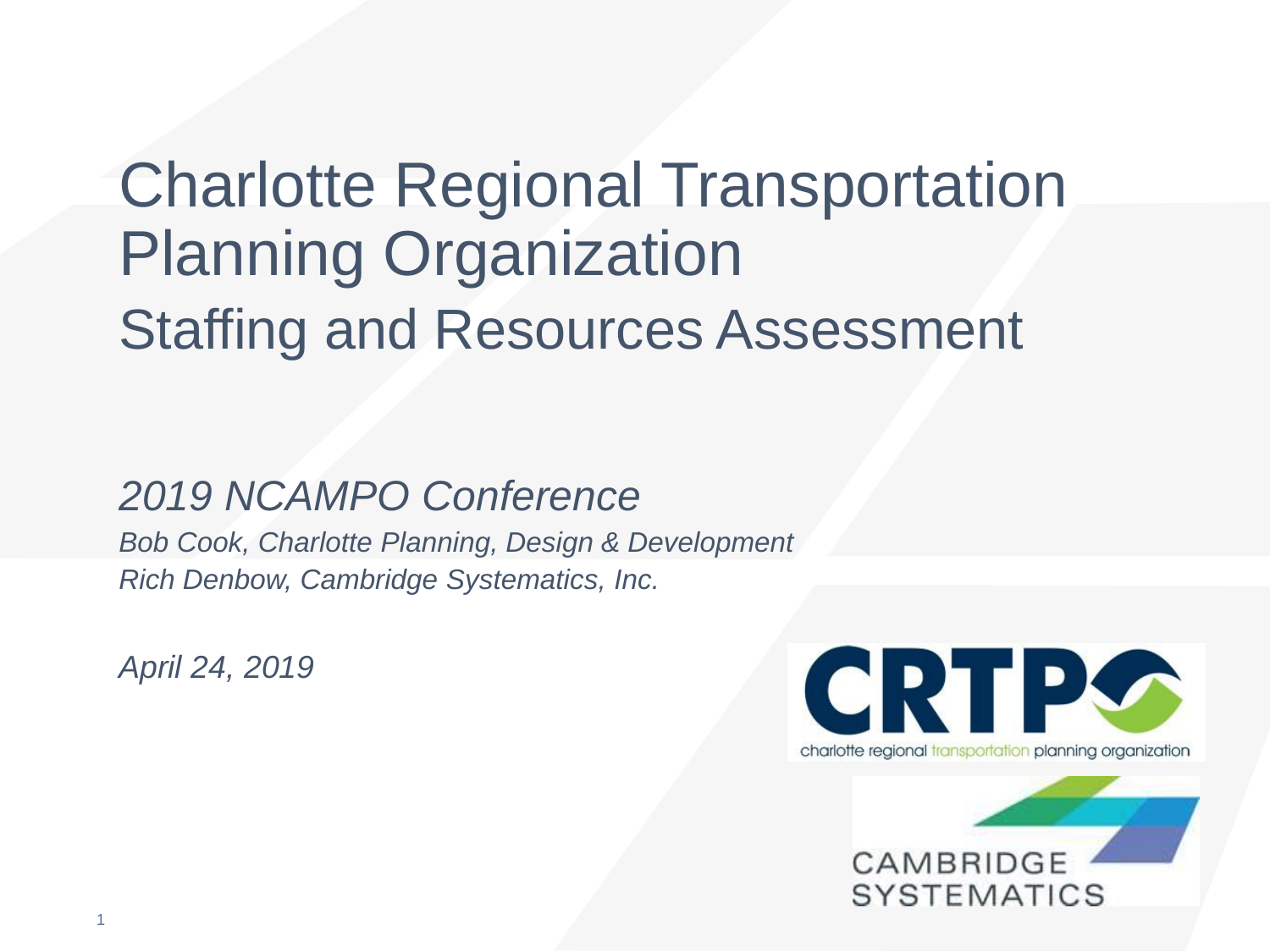## **Overview**

- Purpose of the study
- Study approach
- Outcomes
- Next steps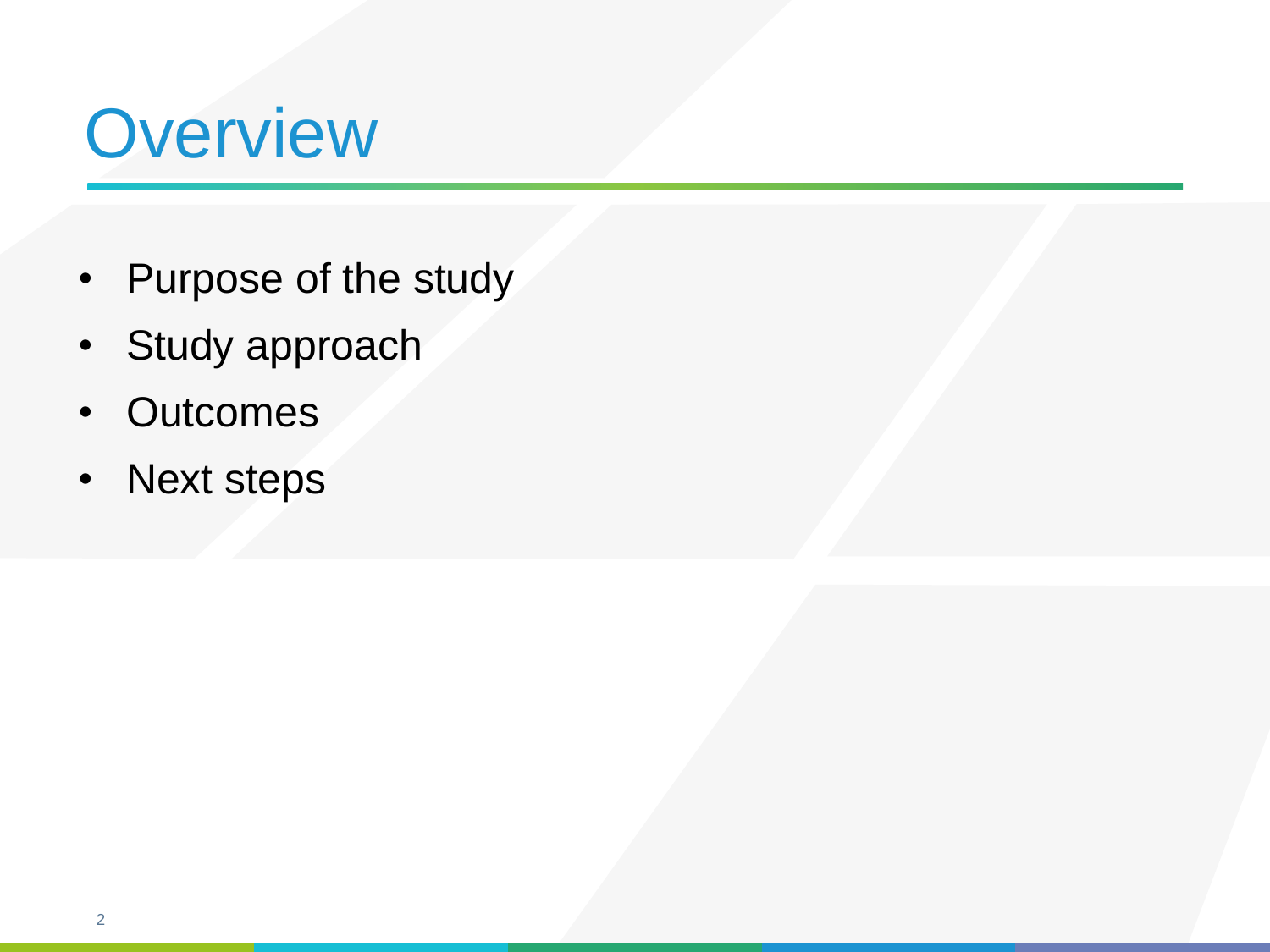# Study Purpose

• Is CRTPO properly staffed and structured to meet and exceed requirements to ensure an effective transportation planning process?

#### **2015 CRTPO Board**

Implement locallyadministered projects in a timely manner and ensure CRTPO has the means to do so

#### **2016 Federal Certification Review**

Evaluate staffing needs and identify staffing resources to meet planning requirements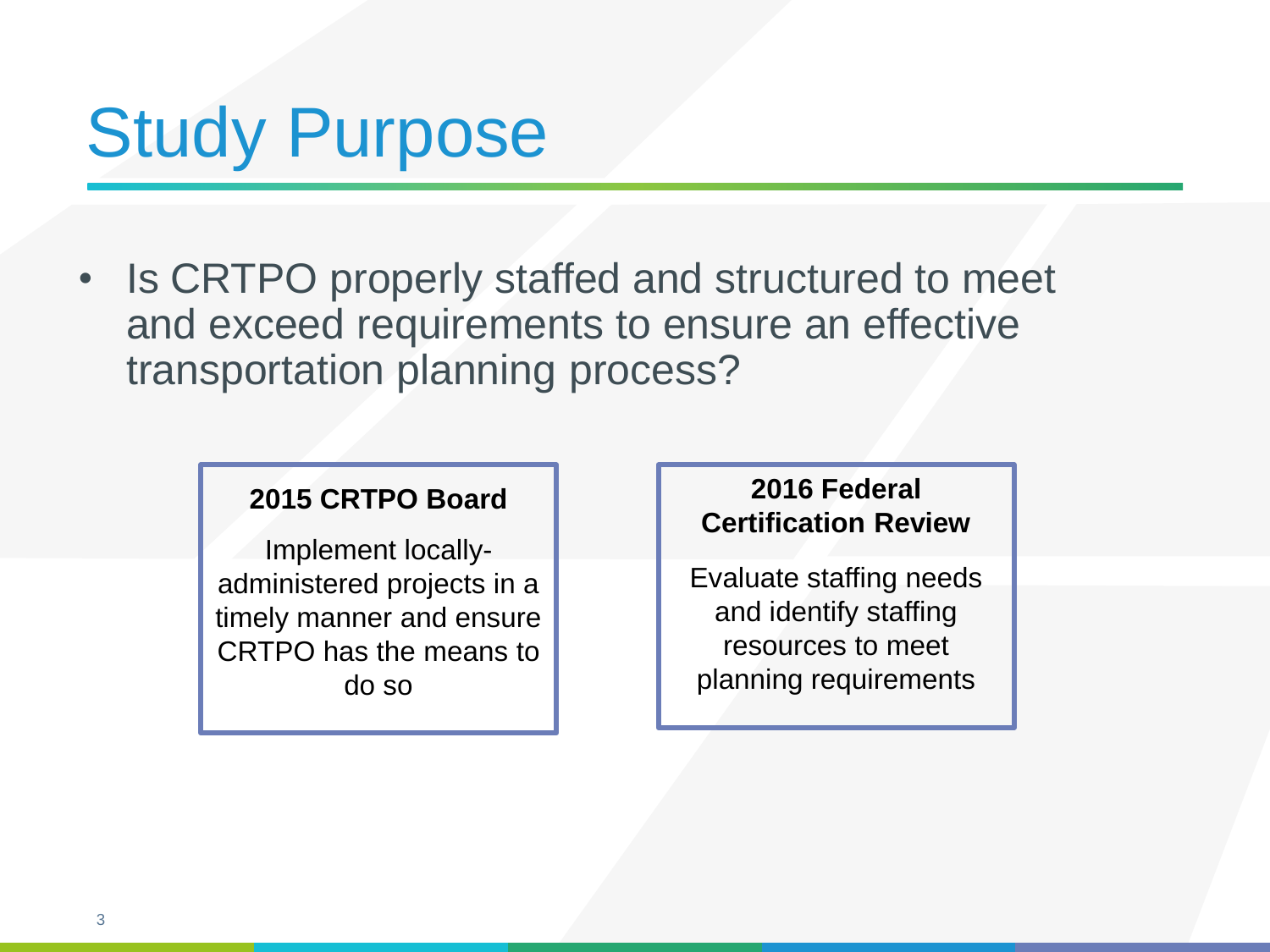# Study Scope

- Focus on staffing, resources, and processes within the existing CRTPO MOU
	- The study did not address changes to the MOU, voting structure, or hosting arrangement

**MEMORANDUM OF UNDERSTANDING FOR** 

COOPERATIVE, COMPREHENSIVE, AND CONTINUING TRANSPORTATION PLANNING

**AMONG** 

THE GOVERNOR OF THE STATE OF NORTH CAROLINA. THE NORTH CAROLINA DEPARTMENT OF TRANSPORTATION. THE CITY OF CHARLOTTE, TOWN OF CORNELIUS, TOWN OF DAVIDSON, TOWN OF FAIRVIEW. TOWN OF HUNTERSVILLE, TOWN OF INDIAN TRAIL, IREDELL COUNTY, TOWN OF MARSHVILLE, VILLAGE OF MARVIN. TOWN OF MATTHEWS. MECKLENBURG COUNTY, TOWN OF MINERAL SPRINGS, TOWN OF MINT HILL, CITY OF MONROE TOWN OF MOORESVILLE, TOWN OF PINEVILLE. TOWN OF STALLINGS, CITY OF STATESVILLE, TOWN OF TROUTMAN, UNION COUNTY, TOWN OF WAXHAW, TOWN OF WEDDINGTON, VILLAGE OF WESLEY CHAPEL, TOWN OF WINGATE and the METROPOLITAN TRANSIT COMMISSION. IN COOPERATION WITH THE UNITED STATES DEPARTMENT OF TRANSPORTATION

> **WITNESSETH THAT:** WHEREAS, Section 134(a) of Title 23 of the United States Code states:

"It is in the national interest to encourage and promote the development of transportation systems embracing various modes of transportation in a manner which will efficiently maximize mobility of people and goods within and through urbanized areas and minimize transportation-related fuel consumption and air pollution. To accomplish this objective, metropolitan planning organizations, in cooperation with the State, shall develop transportation plans and programs for urbanized areas of the State. Such plans and programs shall provide for the development of transportation facilities (including pedestrian walkways and bicycle transportation facilities), which will function as an intermodal transportation system for the State, the metropolitan areas, and the Nation. The process for developing such plans and programs shall provide for consideration of all modes of transportation and shall be continuing, cooperative, and comprehensive to the degree appropriate, based on the complexity of the transportation problems"; and,

WHEREAS, a transportation planning process includes the operational procedures and working arrangements by which short and long-range transportation plans are soundly conceived and developed and continuously evaluated in a manner that will:

- 1. Assist governing bodies and official agencies in determining courses of action and in formulating attainable capital improvement programs in anticipation of community needs; and,
- 2. Guide private individuals and groups in planning their decisions which can be important factors in the pattern of future development and redevelopment of the area; and,

WHEREAS, Chapter 136, Article 3A, Section 136-66.2(a) of the General Statues of North Carolina requires that:

Each MPO, with cooperation of the Department of Transportation, shall develop a comprehensive transportation plan in accordance with 23 U.S.C. § 134. In addition, an MPO may include projects in its transportation plan that are not included in a financially constrained plan or are anticipated to be needed beyond the horizon year as required by 23 U.S.C. § 134. For municipalities located within an MPO, the development of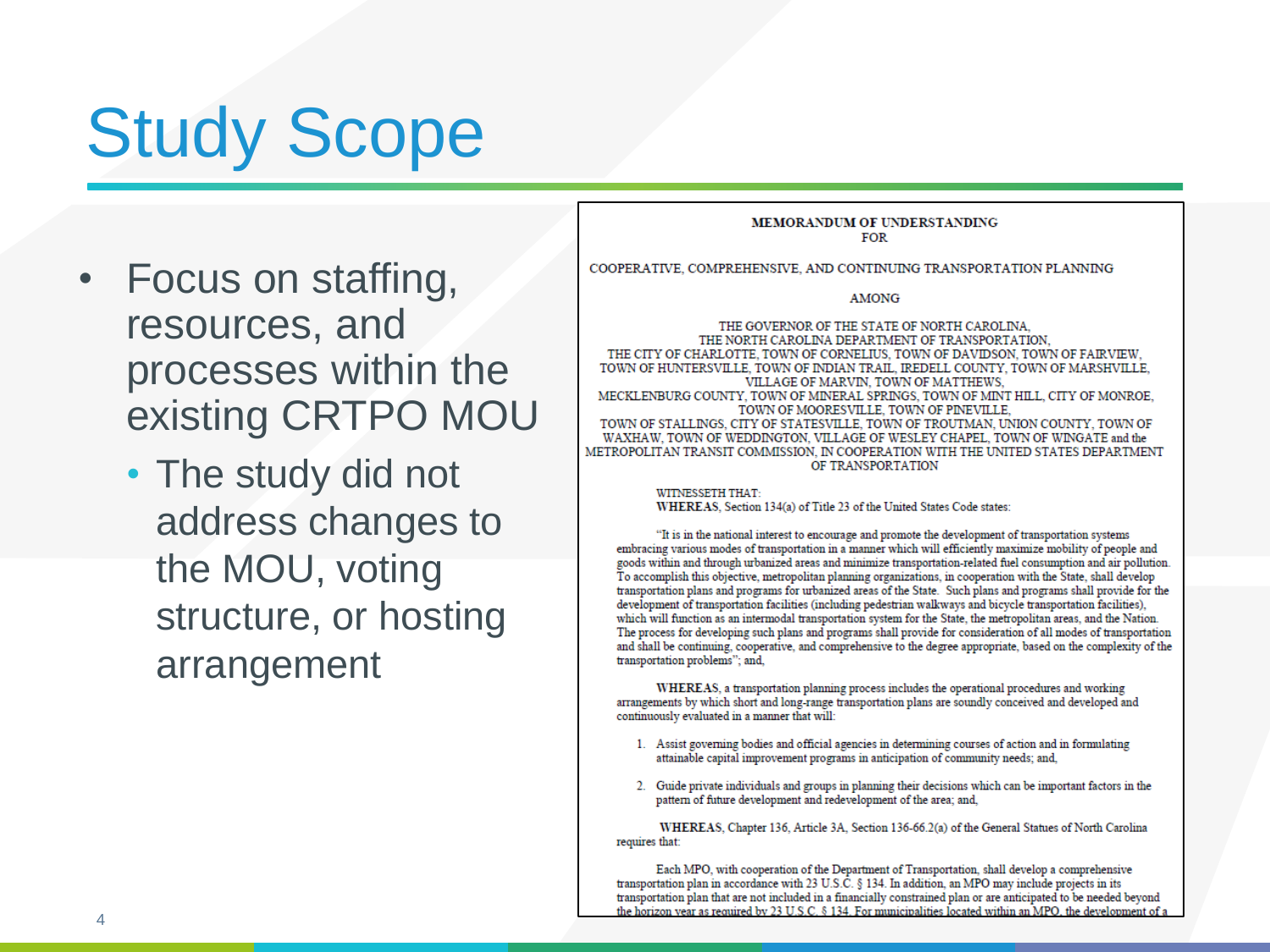# CRTPO (2017)

| <b>Staff Function</b>                            | <b>Department</b> |
|--------------------------------------------------|-------------------|
| <b>CRTPO Core Staff</b>                          | Planning          |
| <b>Regional Travel Demand Model and analysis</b> | <b>CDOT</b>       |
| <b>Administrative tasks</b>                      | <b>Both</b>       |
| <b>Miscellaneous task support</b>                | <b>Both</b>       |

- CRTPO UPWP: \$3.2M
- Staff hours: 25,182
- Consultants
	- \$1.40 M in FY 17
	- \$1.04 M in FY 18
- Will the current structure continue to be the best approach to serve the CRTPO region?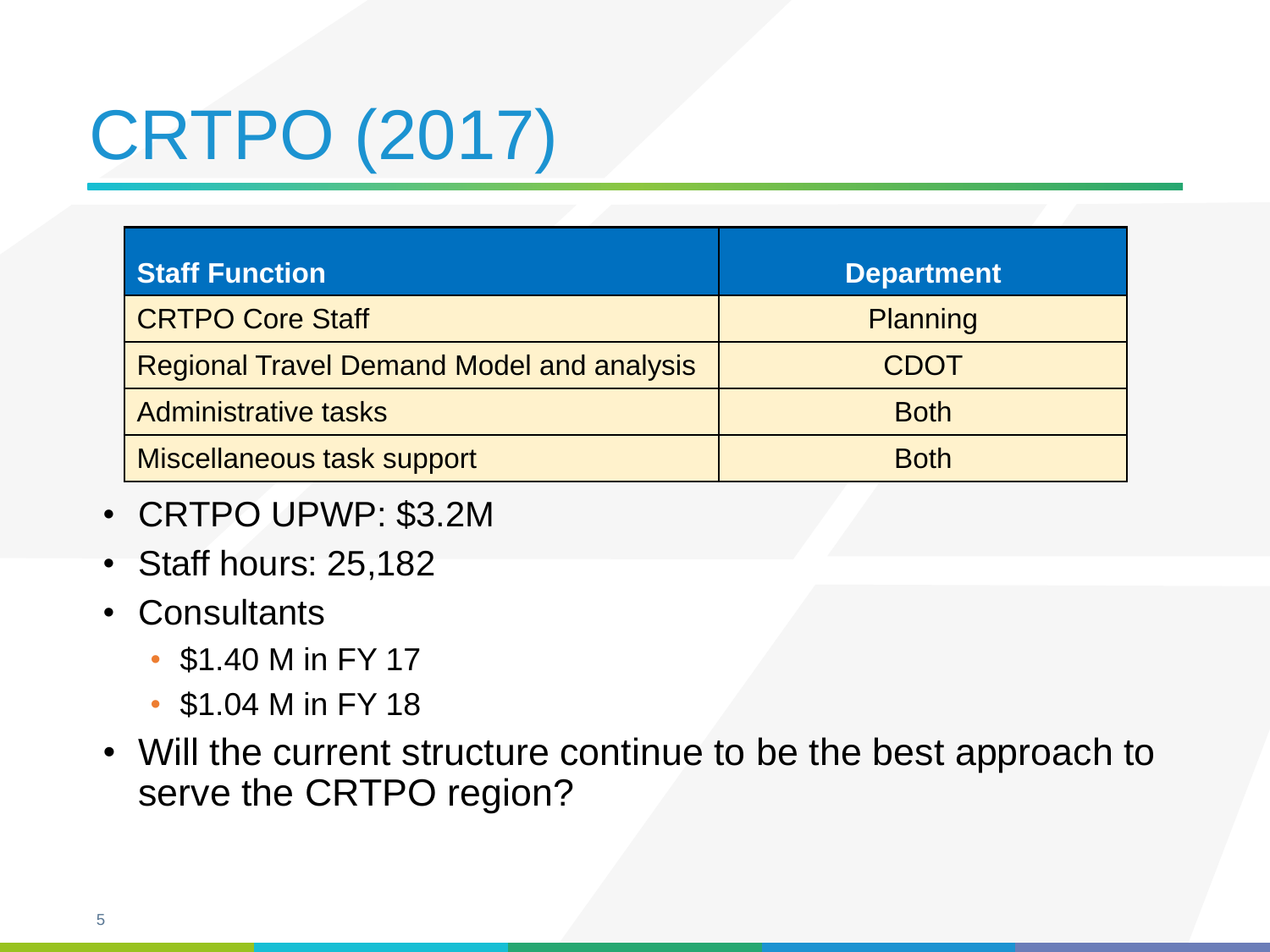# Study Approach

#### **Document Current Planning Framework**

• CRTPO structure, funding, staffing, and work products

#### **Stakeholder Outreach**

- Steering Committee of key stakeholders who are fully engaged
- Broader stakeholder survey

#### **MPO Peer Analysis**

• Research MPO planning, staffing, and organizational practices

#### **Develop Recommendations**

• Address identified issues and develop staffing recommendations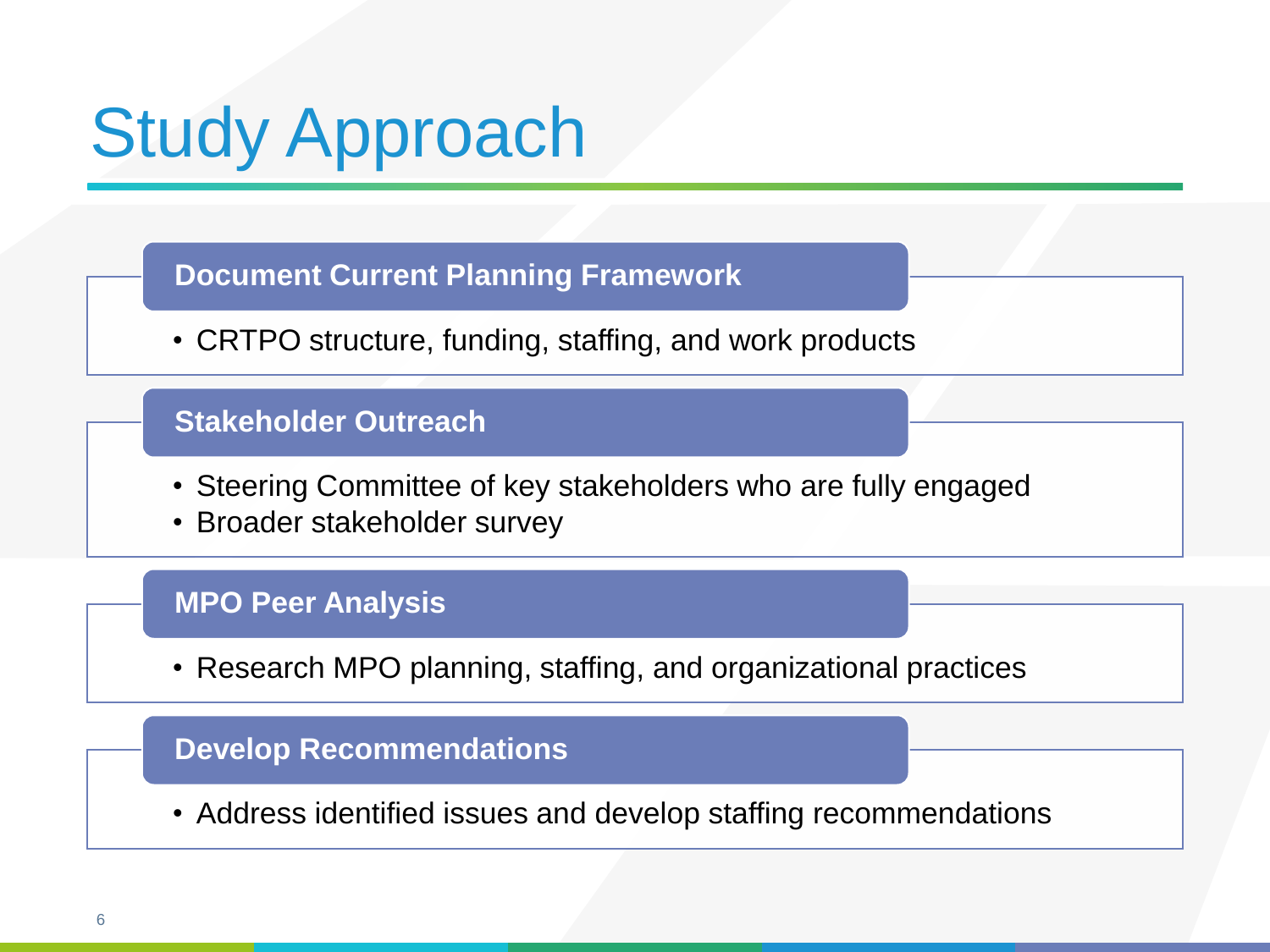## Outreach – Steering Committee

#### **Position/Organization**

CRTPO Chair, Councilmember - Statesville

CRTPO TCC Chair - Statesville Planning Dept. Asst Director

CRTPO Board, Town of Cornelius

CRTPO TCC Member, Union County

CRTPO Project Oversight Comm, MPO Vice-Chair, Town of Waxhaw

CRTPO Bicycle & Pedestrian Work Group, Mecklenburg County

Director Charlotte-Mecklenburg Planning Dept (LPA)

NCDOT Chief Deputy Secretary

NCDOT Division 10

NCDOT Division 12

Charlotte Area Transit System, Executive Director

Charlotte DOT Director

Centralina COG Director

CRAFT Representative, RRRPO Director

FHWA

Former CRTPO Board Member

Also interviewed additional CDOT staff, CRTPO staff, Charlotte Chamber of Commerce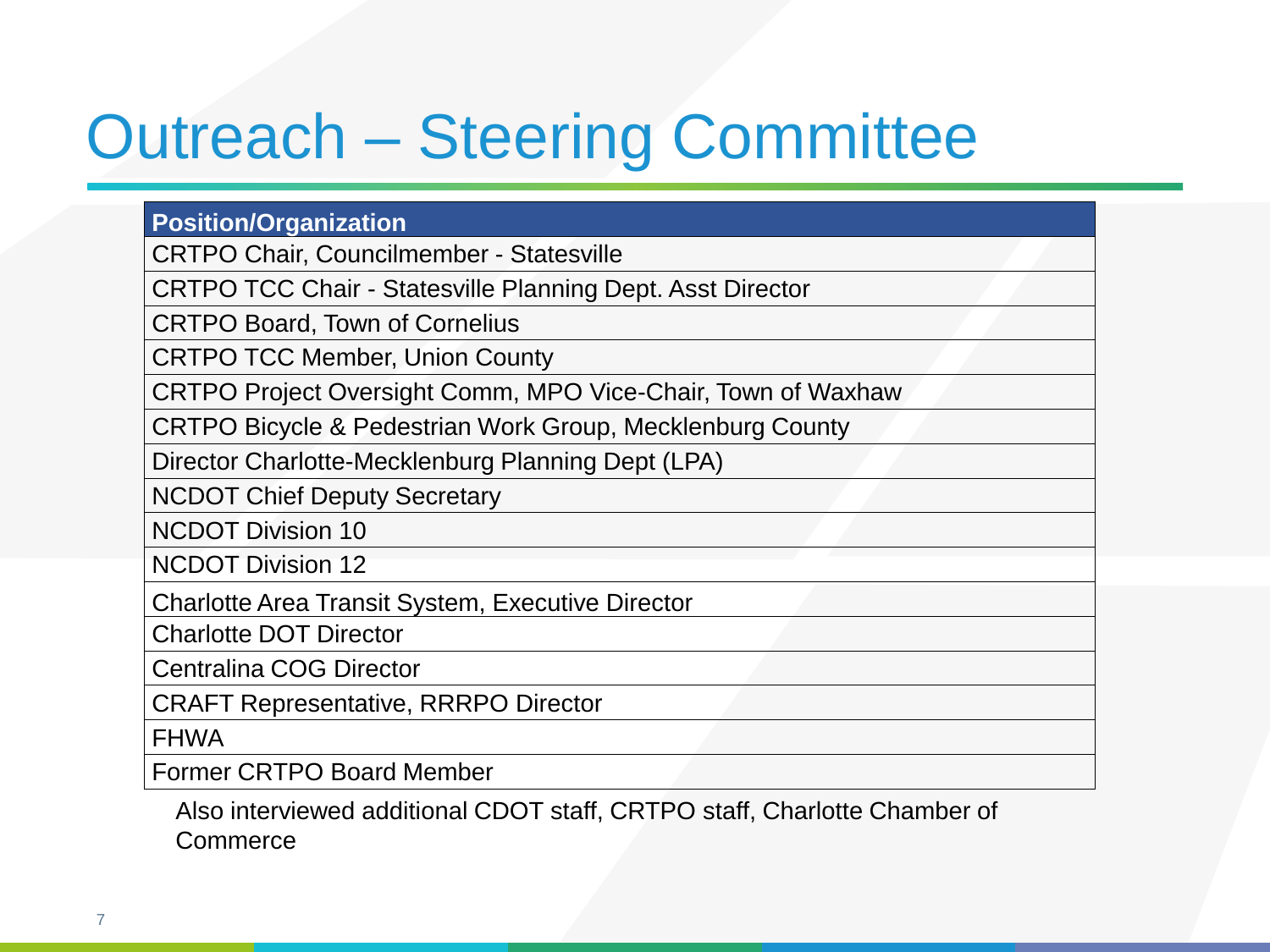## Outreach – Surveys

- Surveyed several additional stakeholders
	- Additional CDOT staff
	- Charlotte Planning Dept staff
	- CRTPO Board delegates and TCC members
	- CCOG staff
	- Lake Norman Transportation Commission
	- NCDOT Public Transportation Division
	- **NCDOT Transportation Planning**
	- FTA
	- Sustain Charlotte
	- Charlotte Regional Partnership
	- CRAFT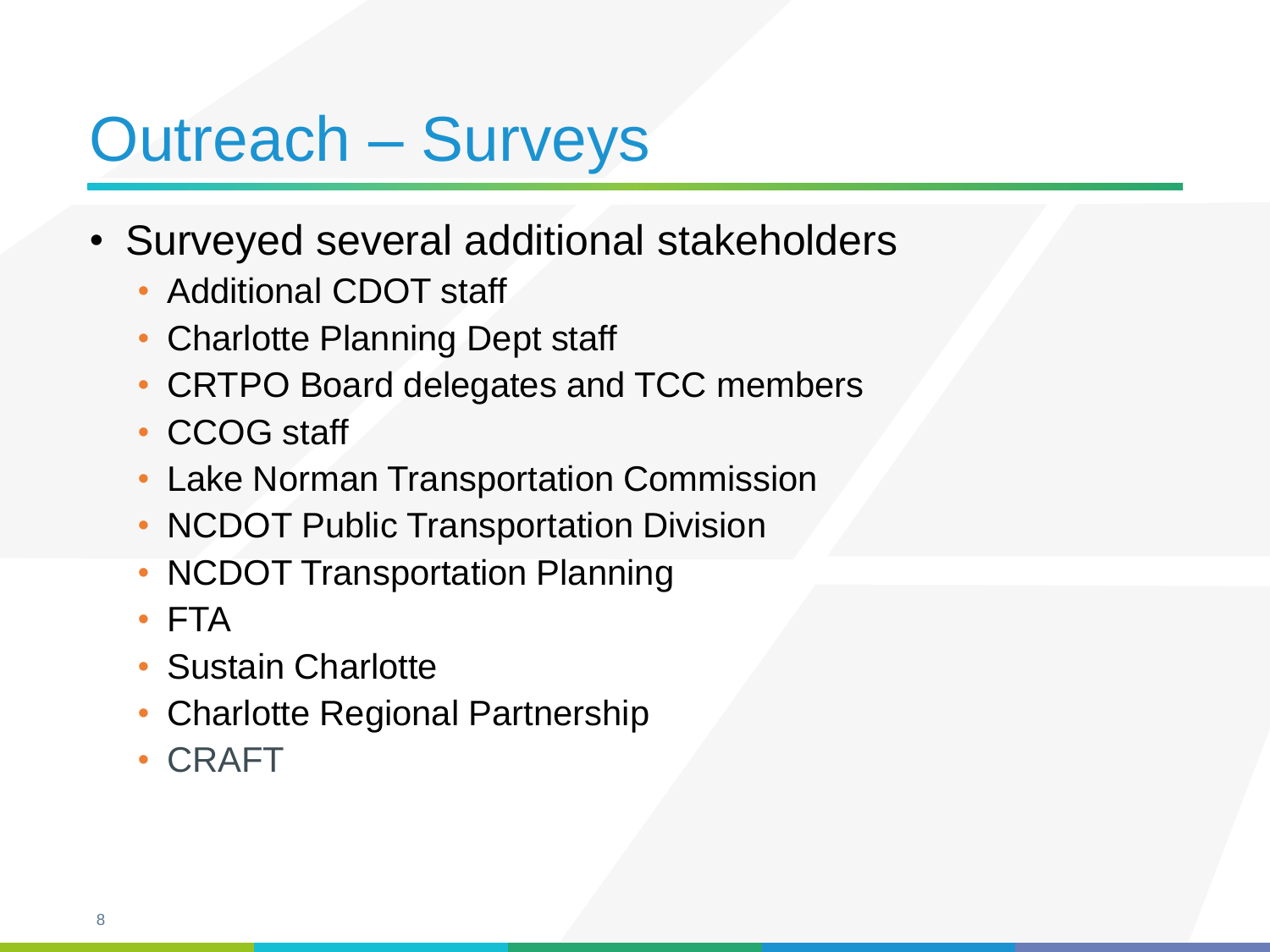## Outreach Findings

#### Highlights:

- Top takeaway: No one is dissatisfied with CRTPO
- CRTPO does an excellent job meeting requirements
- Staff does quality work and is held in very high regard
- CRTPO is sufficiently staffed to meet requirements
- CRTPO is insufficiently staffed to go beyond requirements to proactively address pressing regional transportation needs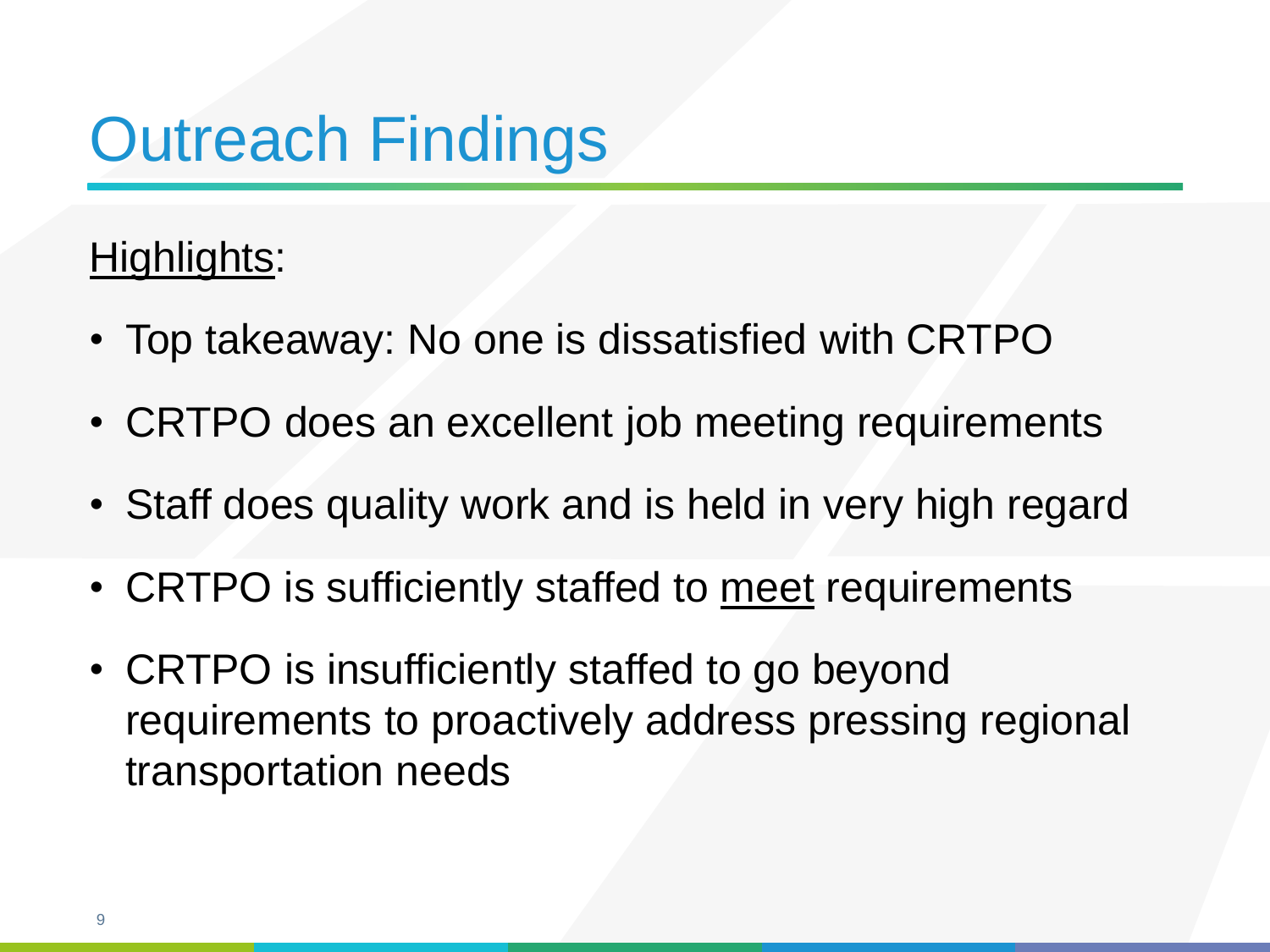### Outreach – Areas for Improvement

#### Highlights:

- Transit planning
	- Strengthen MPO connection to transit, coordinate with CATS and Centralina COG
- More communication and outreach is needed
	- Proactive engagement with the business community, decisionmakers, and public
- Where are we going?
	- What is the longer-term strategic plan for the organization to address challenges?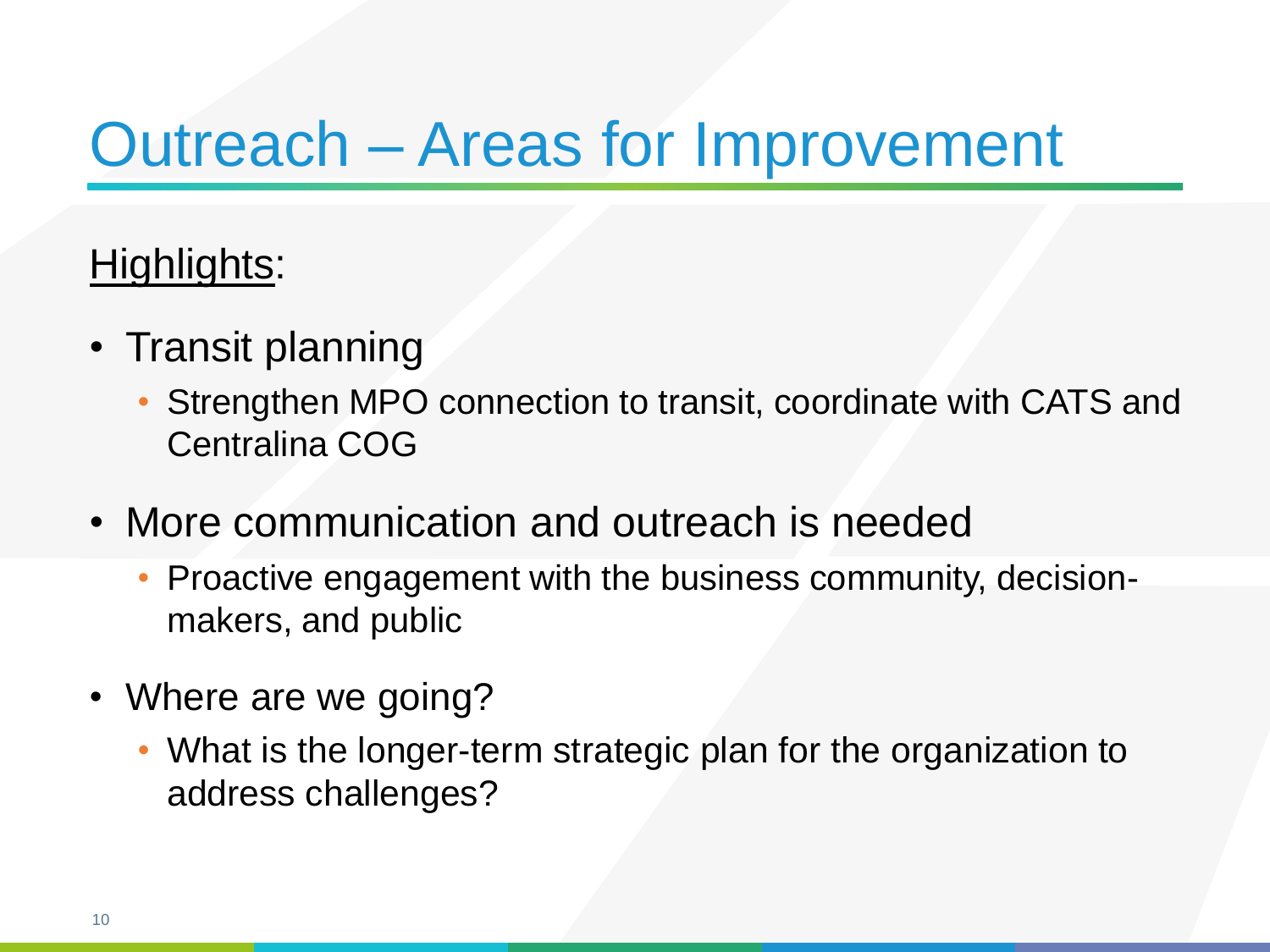### Peer MPOs

| <b>MPO</b>                                                  | <b>MPO Pop.</b>  | <b>MPO Staff</b> | <b>2018 UPWP</b><br><b>Budget (total)</b> |
|-------------------------------------------------------------|------------------|------------------|-------------------------------------------|
| <b>CRTPO</b>                                                | 1.3 <sub>M</sub> | 6                | \$3.4 M                                   |
| CAMPO (Raleigh, NC)                                         | 1.1 M            | 17               | \$5.3 <sub>M</sub>                        |
| Indianapolis MPO                                            | 1.6M             | 15               | \$3.9 <sub>M</sub>                        |
| <b>Hampton Roads TPO</b><br>(Chesapeake/Virginia Beach, VA) | 1.6M             | $15 +$           | \$6.2 M                                   |
| Plan Hillsborough (Tampa, FL)                               | 1.2 M            | 13               | \$2.6 <sub>M</sub>                        |
| Nashville Area MPO                                          | 1.5M             | $12+$            | \$4.1 M                                   |

Each peer has done a staffing/organizational study in recent years, or is currently doing so.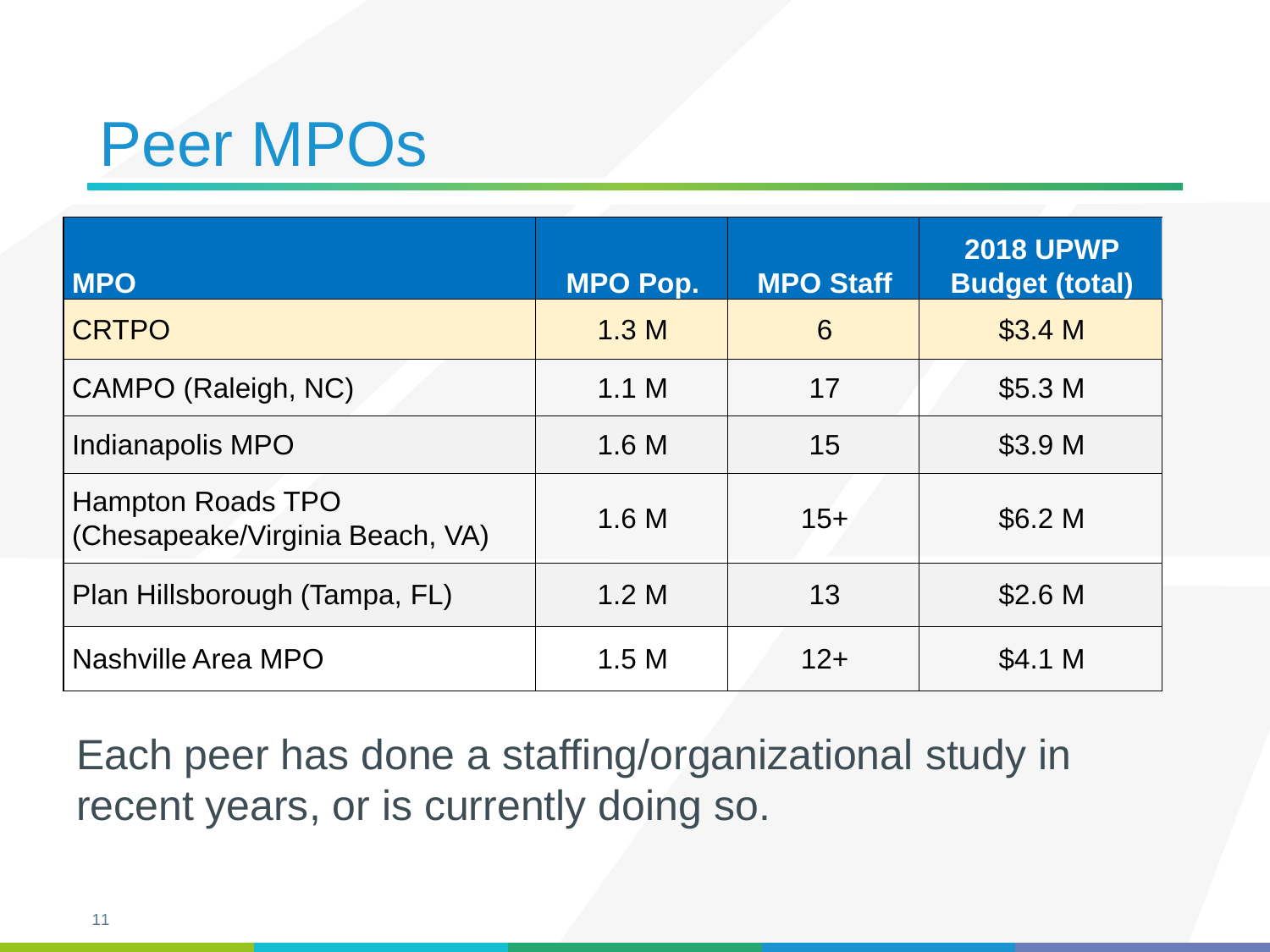#### Peer MPO Research

- What do these staffing numbers mean?
- Is this an accurate reflection of the number of staff working on MPO activities?
- How do these UPWP budgets correlate to number of MPO staff?
- How are staffing resources maximized?
- How is the MPO preparing for challenges?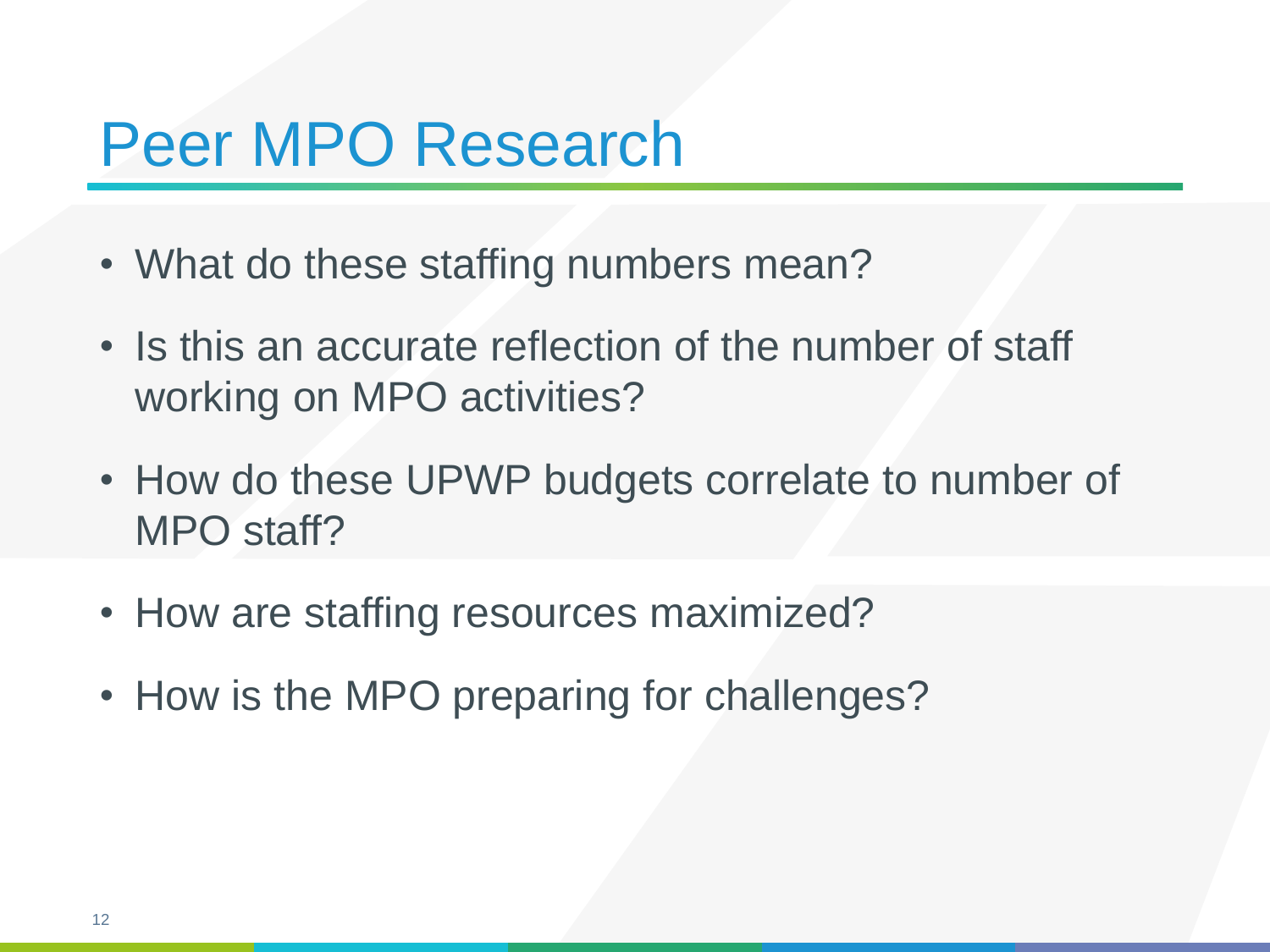### Recommendations Framework

| <b>INTERNAL FACTORS</b>                                                                                                                                                                                 |                                                                                                                                                                                                                        |  |  |  |
|---------------------------------------------------------------------------------------------------------------------------------------------------------------------------------------------------------|------------------------------------------------------------------------------------------------------------------------------------------------------------------------------------------------------------------------|--|--|--|
| <b>STRENGTHS (+)</b>                                                                                                                                                                                    | <b>WEAKNESSES (-)</b>                                                                                                                                                                                                  |  |  |  |
| • High level of customer satisfaction.<br>• Strong staff capabilities and expertise.<br>• Staffed adequately to meet<br>requirements.<br>• Strong team mentality among<br>department staff and members. | • Available capacity to address pressing<br>needs.<br>• Availability for proactive planning.<br>Multiple staff reporting lines.<br>• Public involvement and transit planning.<br>Limited engagement at national level. |  |  |  |
| <b>EXTERNAL FACTORS</b>                                                                                                                                                                                 |                                                                                                                                                                                                                        |  |  |  |
| <b>OPPORTUNITIES (+)</b>                                                                                                                                                                                | <b>THREATS (-)</b>                                                                                                                                                                                                     |  |  |  |
| • Accessible to CDOT and CATS staff.<br>• Can tap City expertise and services.<br>• Recent staff additions.<br>• Recent Planning Dept. re-org.                                                          | Increased collaboration demands on<br>staff time.<br>New planning requirements and<br>methods.<br>Potential effects of staff turnover on<br>current processes.                                                         |  |  |  |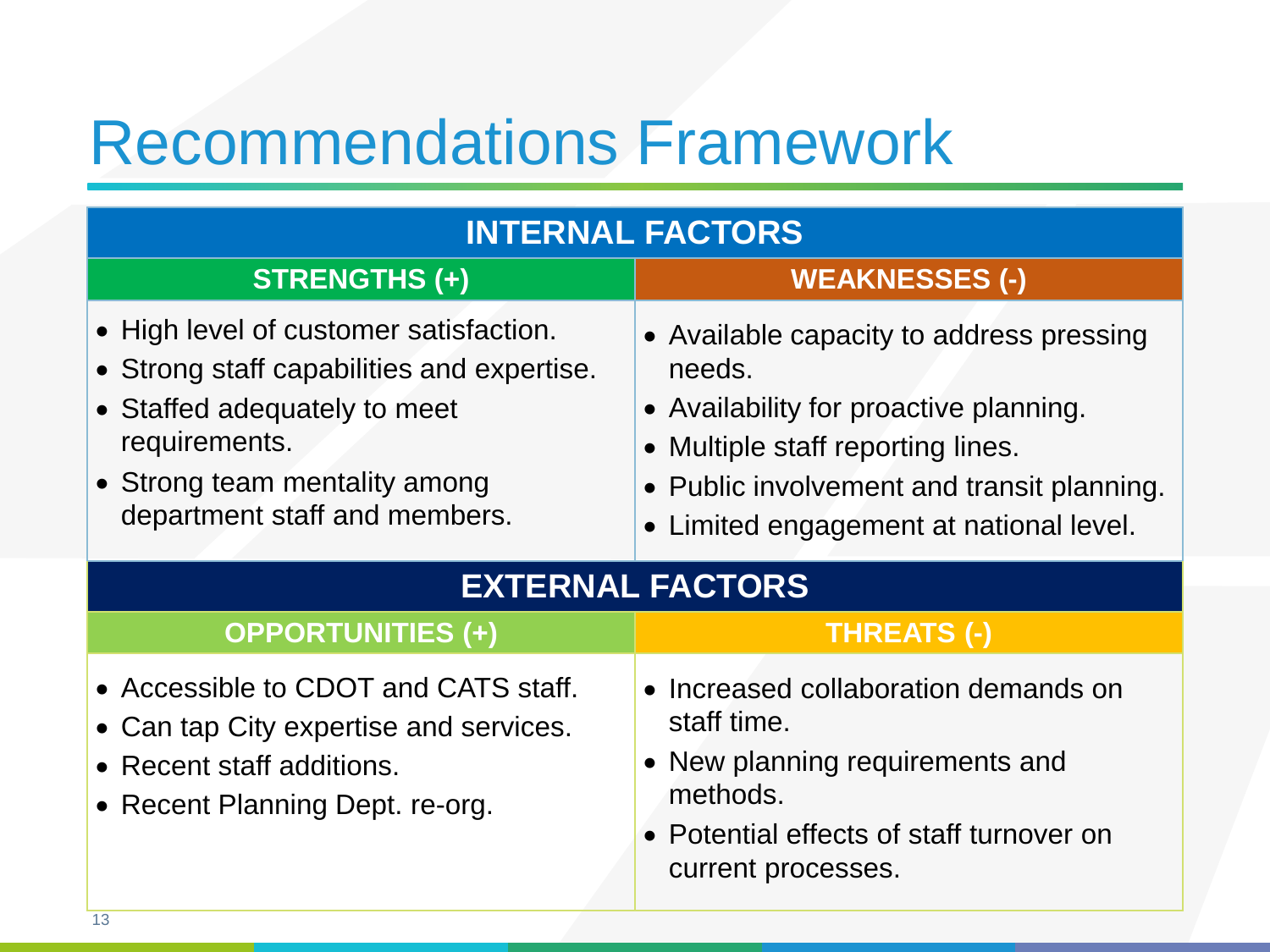## Developing Recommendations

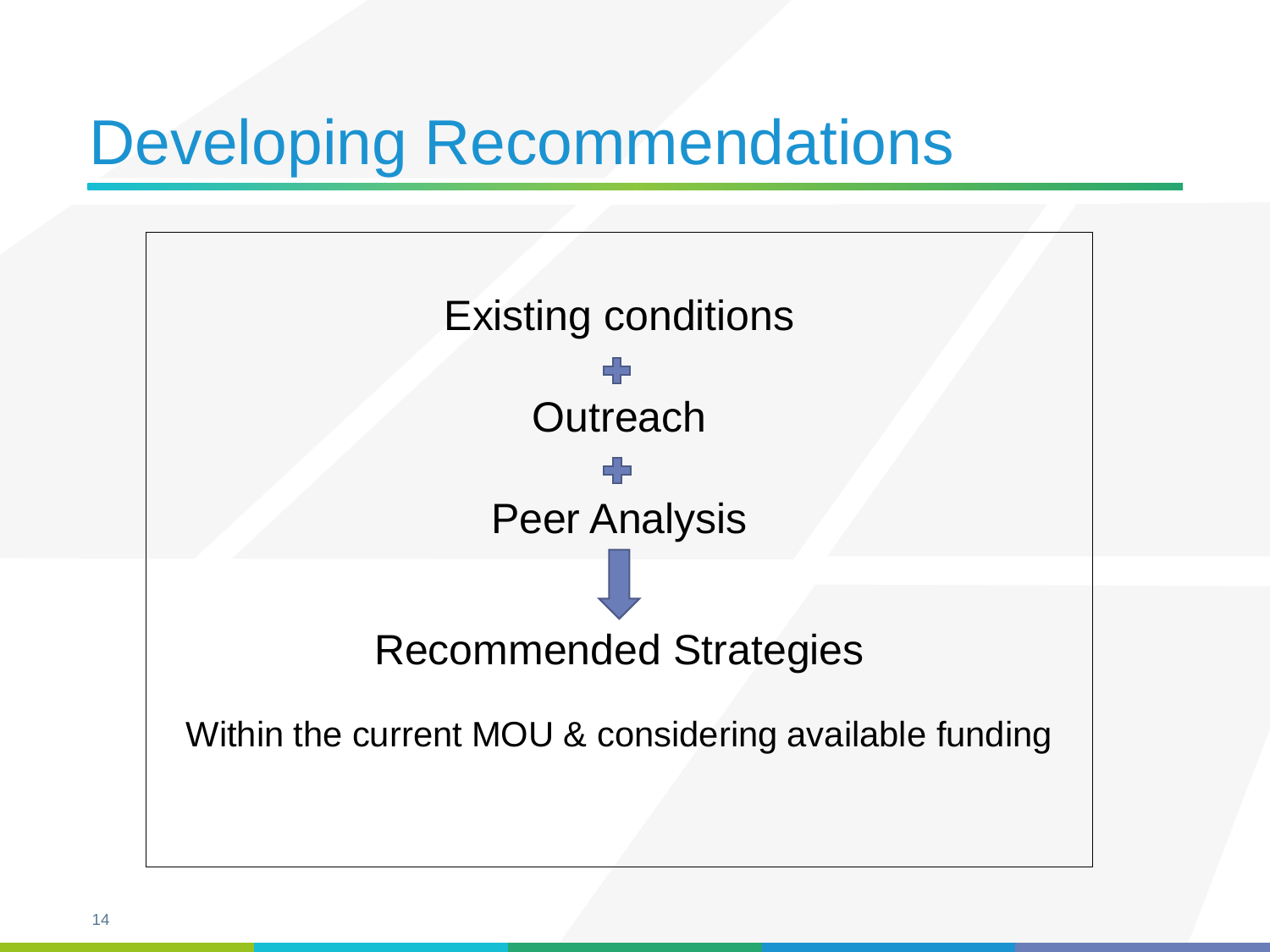Already Implemented

- Engage on a national level
	- Learn from peers and showcase Charlotte
- Maximize Public Involvement staff position
	- Move PI from discrete task to integrated activity
	- Continuous and proactive engagement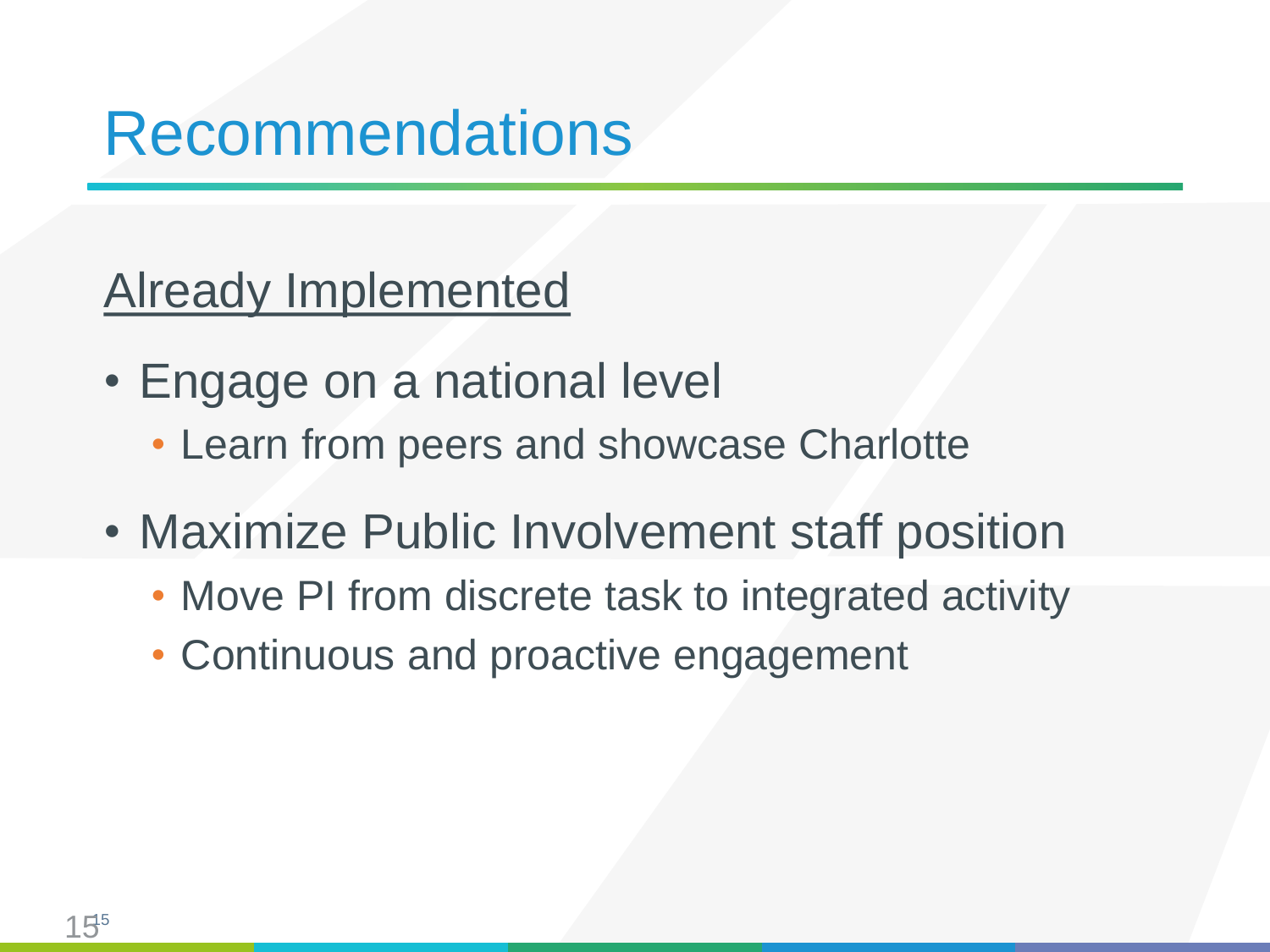#### In Motion

- Advance transit planning within CRTPO
	- Enhanced focus on transit (and rail)
- Undertake an organizational strategic planning exercise
	- Define strategic goals for the next 5-10+ years
	- Implementation approach to link day-to-day work with longer term goals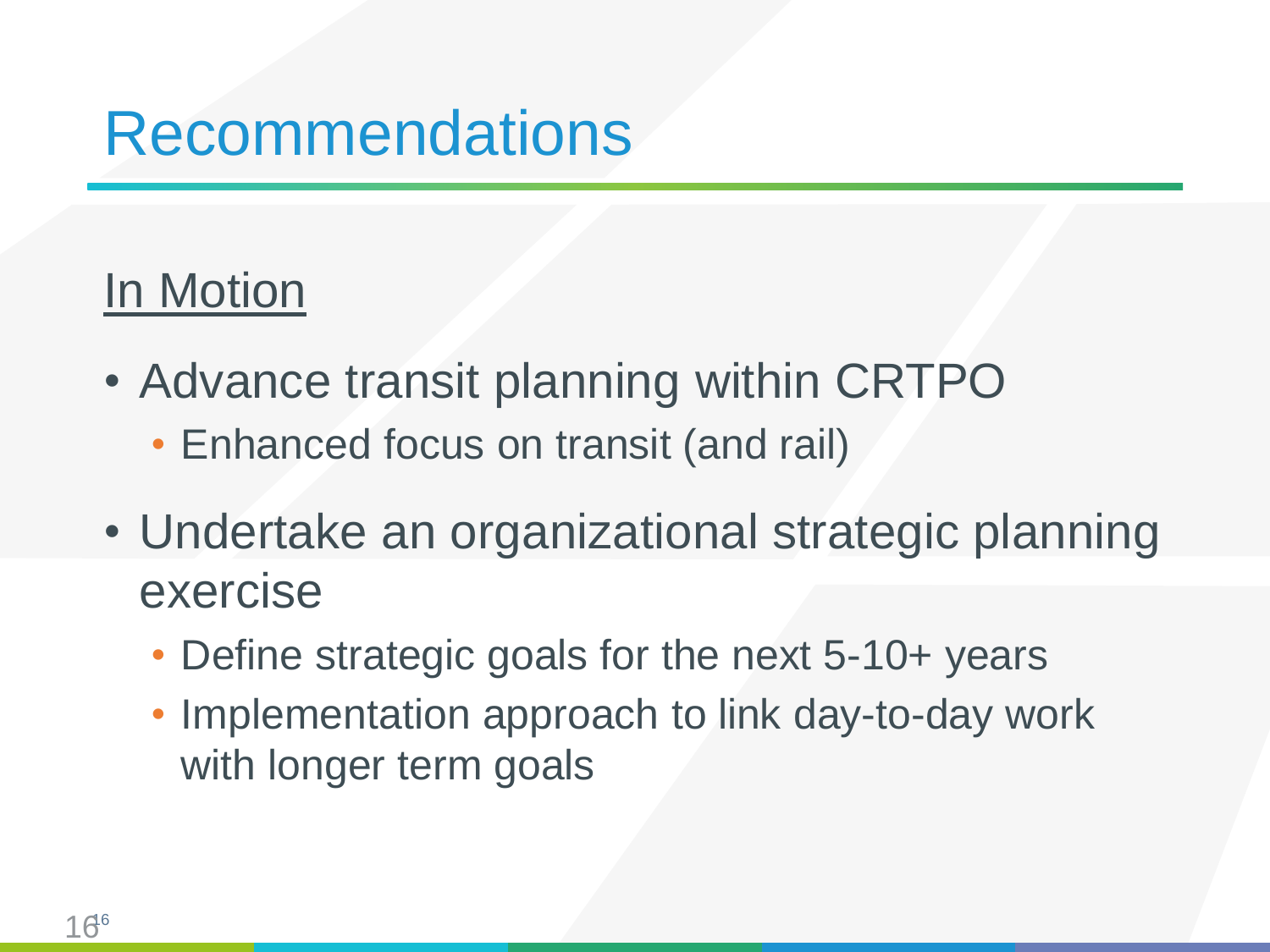#### Under Discussion

- Create staff specialization & assign functional areas
	- Capitalize on staff growth and organize around key functions and priorities
- Create an internship program
- Integrate CDOT modeling staff into CRTPO activities
	- Enhance analytical approaches to issues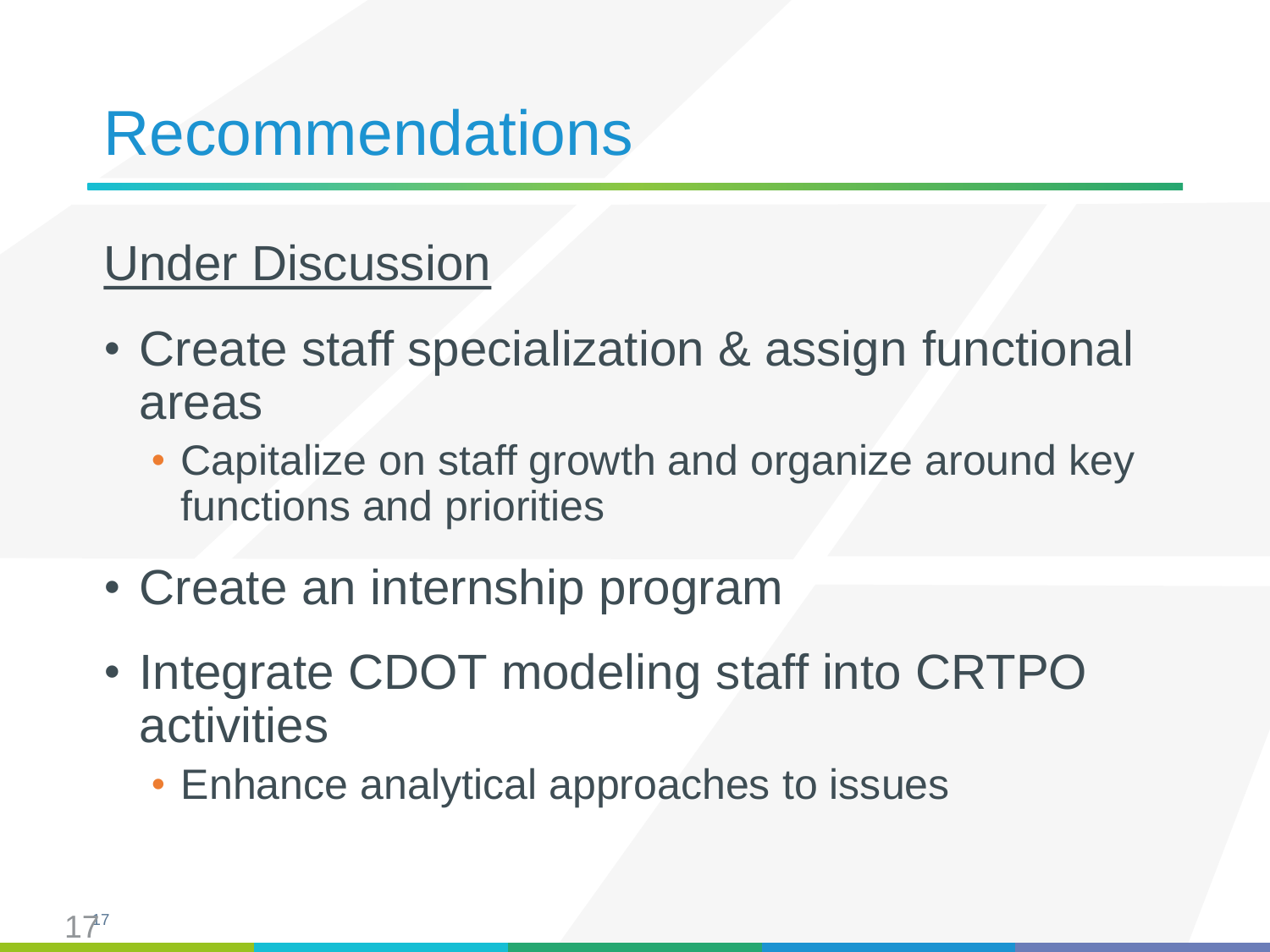#### Ongoing/As Opportunities Arise

- Continue to invest in staff expertise
	- Maximize expertise of current staff
- In-source more work
	- Build institutional knowledge
- Streamline administrative functions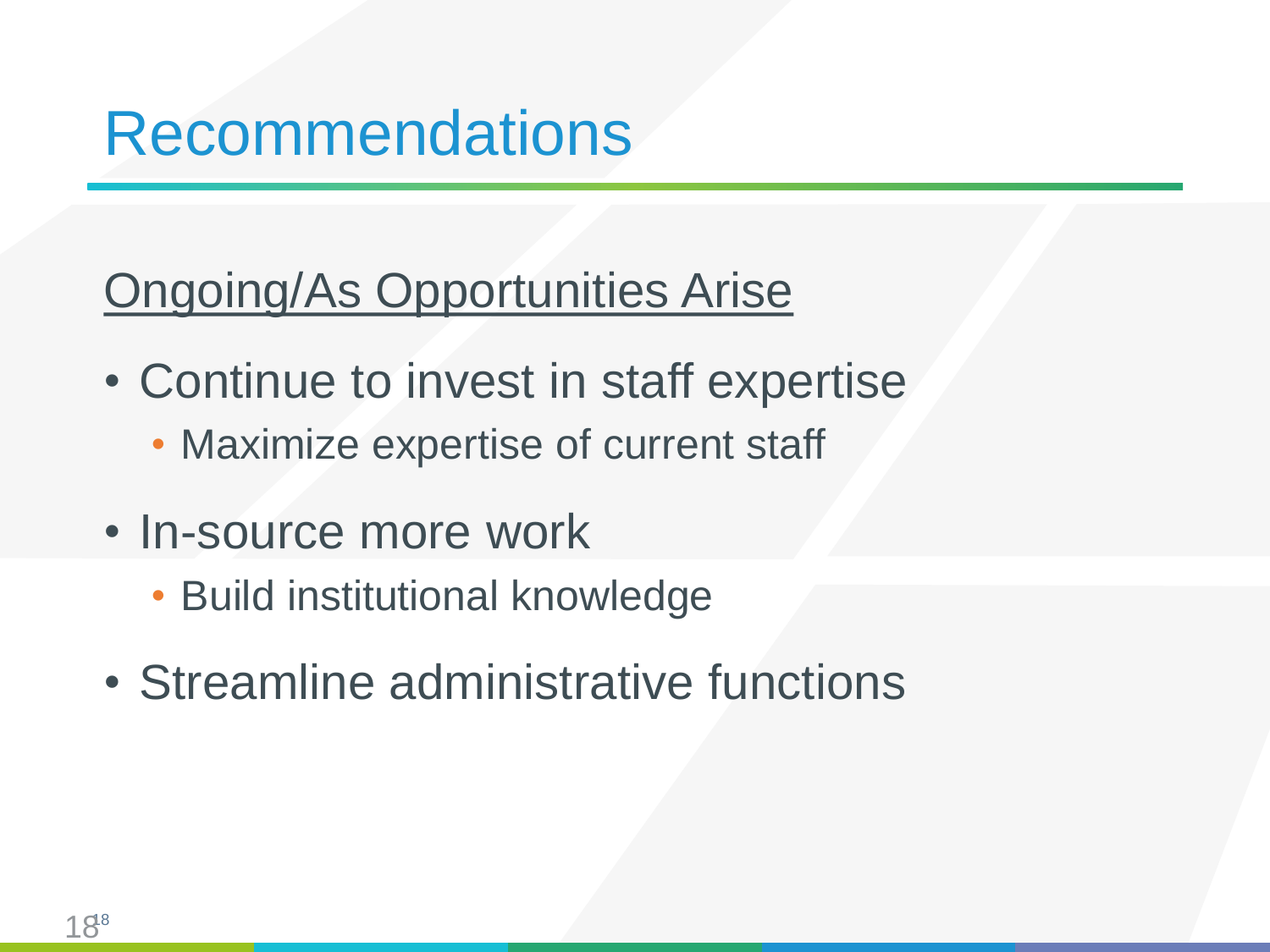Additional Resources Needed

- Address unmet needs identified by stakeholders
	- Expand CRTPO role
	- Expand staff roles
	- Additional staff or outside support
	- Develop partnerships

Transit planning, advocacy, additional technical assistance, land use, local projects, more coordination with neighboring planning agencies, corridor planning…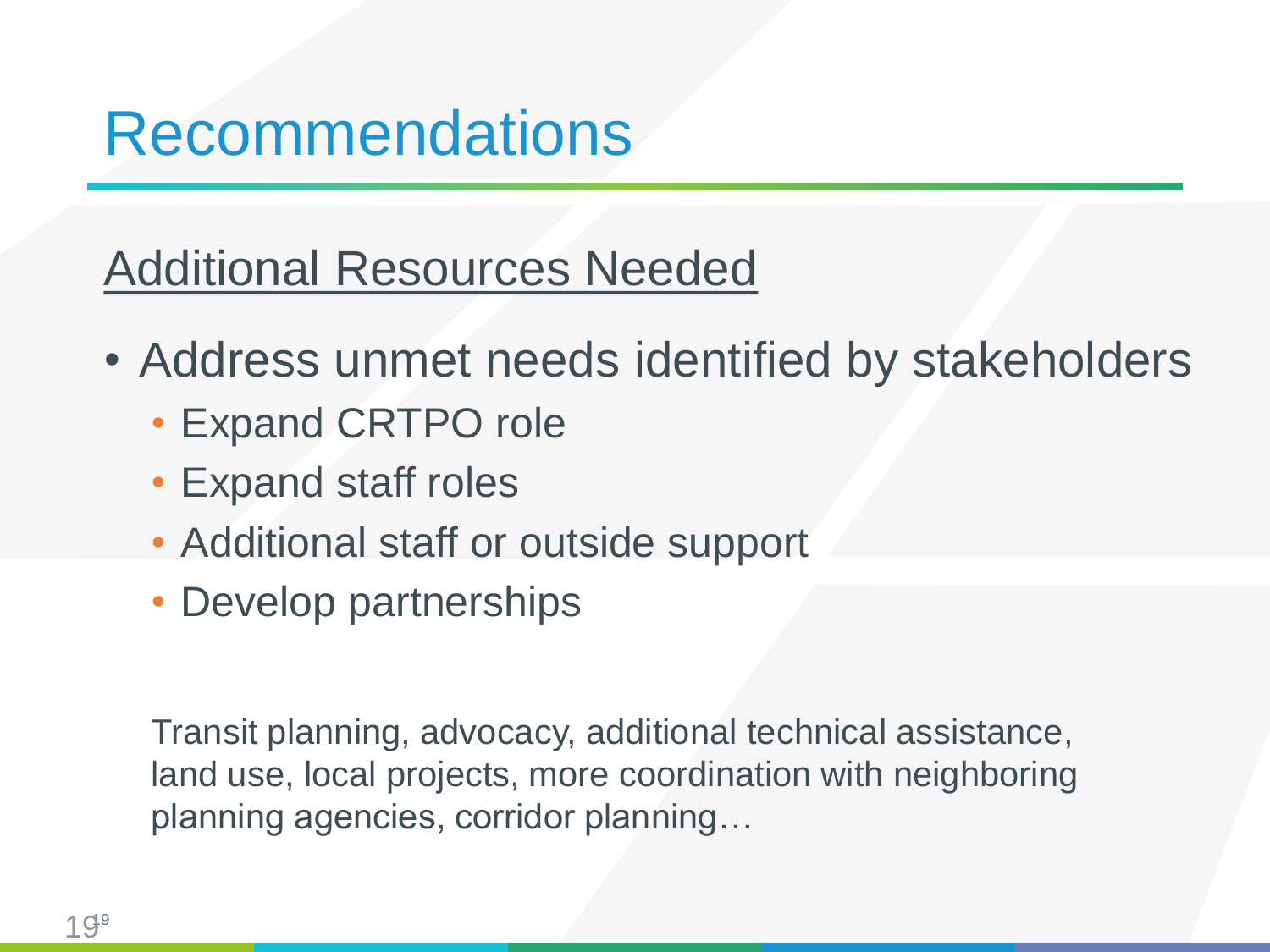## Recommendations Summary

| <b>Recommendation</b>                                                        | <b>Expected</b><br><b>Impact</b> | <b>Additional</b><br><b>Resource Needs</b> | Implementation<br><b>Horizon</b> |
|------------------------------------------------------------------------------|----------------------------------|--------------------------------------------|----------------------------------|
| <b>Engage on a National Level</b>                                            | <b>Medium</b>                    | Low-Medium                                 | <b>Immediate</b>                 |
| <b>Maximize the Public Involvement Staff</b><br><b>Position</b>              | <b>High</b>                      | n/a                                        | Short term                       |
| <b>Continue to Invest in Staff Expertise</b>                                 | High                             | Low-Medium                                 | Immediate                        |
| <b>Create Staff Specialization and Assign</b><br><b>Functional Areas</b>     | <b>Medium</b>                    | n/a                                        | Short term                       |
| <b>Streamline Administrative Functions</b>                                   | Low                              | Low                                        | Medium term                      |
| <b>Create an Internship Program</b>                                          | Medium                           | Low                                        | Medium term                      |
| <b>In-Source More Work</b>                                                   | Low-Medium                       | n/a                                        | Medium term                      |
| <b>Integrate CDOT Modeling Staff into</b><br><b>CRTPO Activities</b>         | High                             | Low                                        | Medium term                      |
| <b>Undertake an Organizational Strategic</b><br><b>Planning Exercise</b>     | <b>High</b>                      | <b>Medium</b>                              | Medium term                      |
| <b>Advance Transit Planning Within CRTPO</b>                                 | <b>High</b>                      | Medium-High                                | Medium term                      |
| <b>Address the Unmet Planning Needs</b><br><b>Identified by Stakeholders</b> | <b>High</b>                      | High                                       | Long term                        |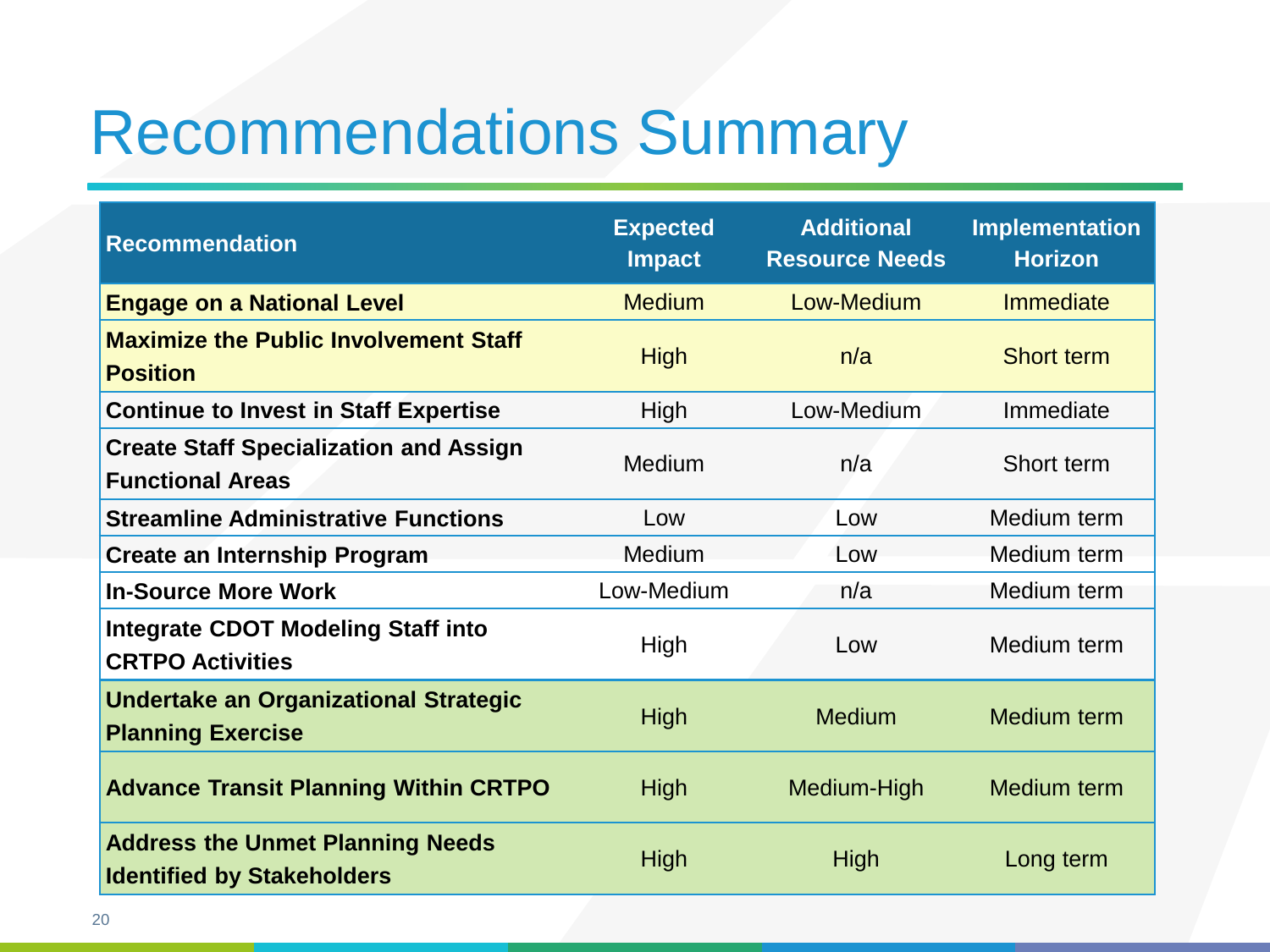#### **HIGH IMPACT**

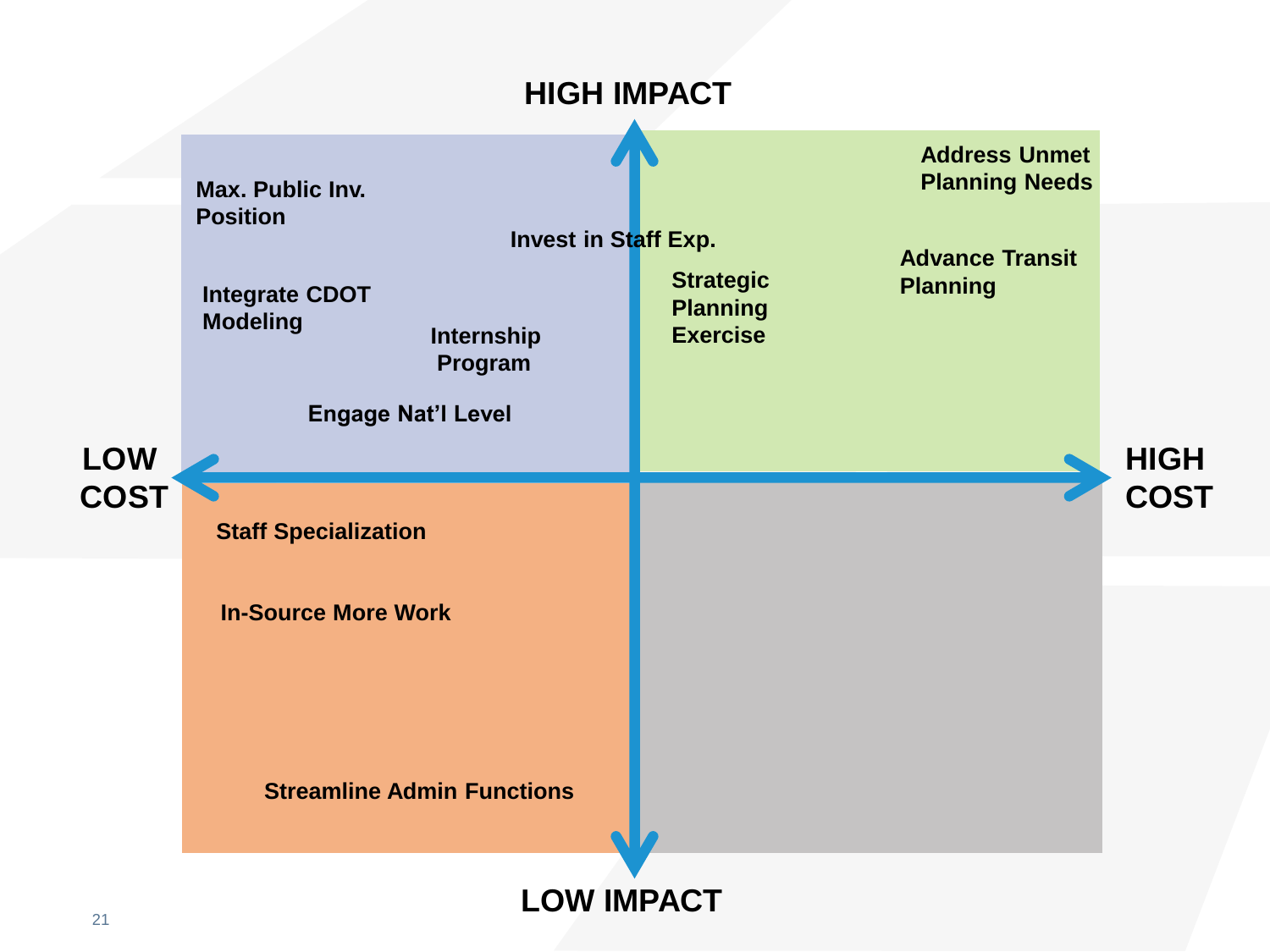#### Going Forward

- Staff retreat
- Board retreat
- Ongoing discussions